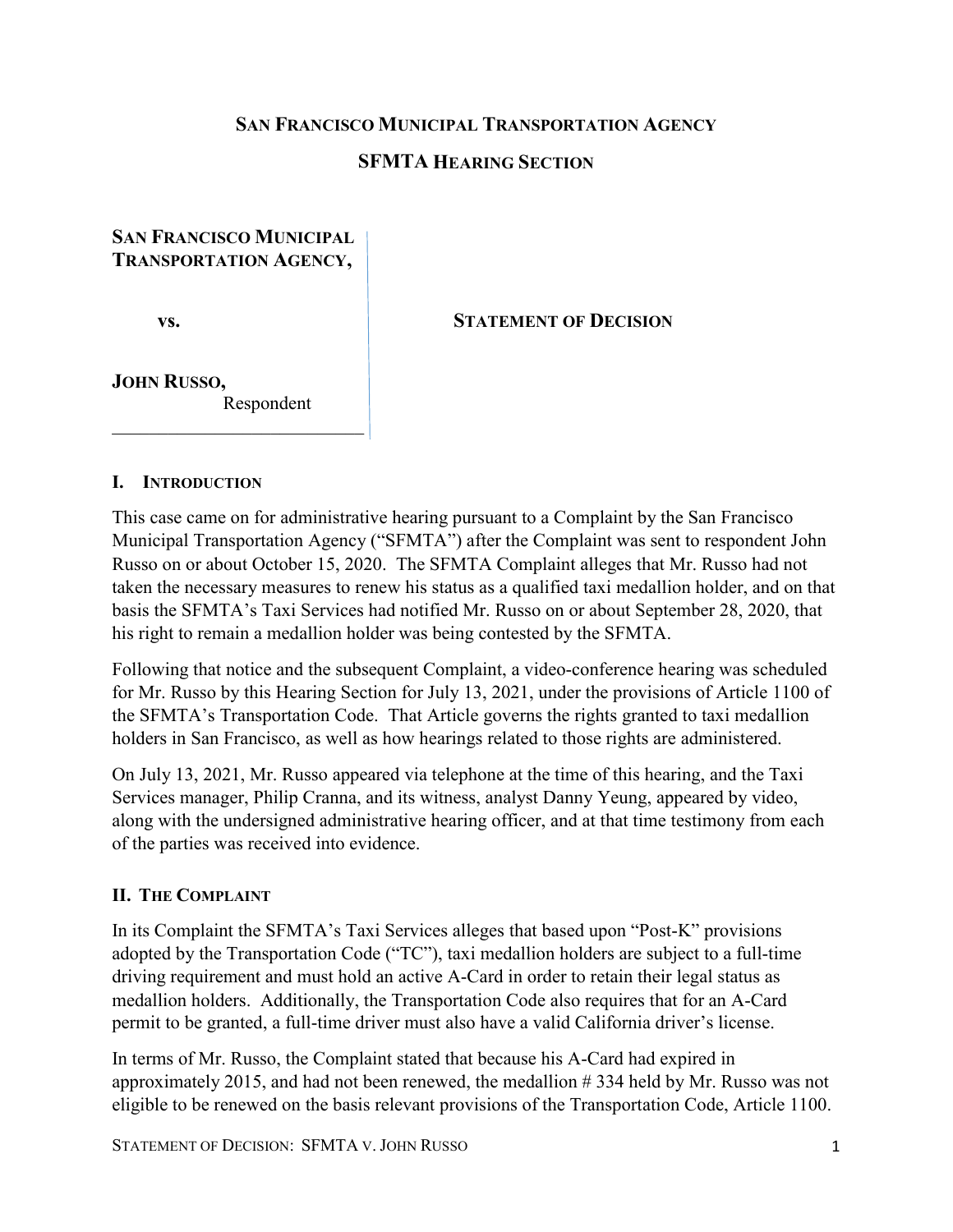The Taxi Services Complaint also noted that under the provisions of Article  $1103(c)(2)(C)$  of the Transportation Code, a person applying for a permit must have a valid California driver's license as a condition for entitlement to have an A-Card.

# **III. APPLICABLE LAW**

Under the provisions of Article 1100 of the Transportation Code, the following statutory authority forms the relevant basis for this decision, including the Transportation Code's definitions of "A-Card," "Medallion Holder," "Notice of Nonrenewal," and "Permit Holder."

Also relevant to this case are these Article 1100 provisions:

- TC  $$1103(c)(2)(C)$ , regarding driver qualifications
- TC  $§1103(c)(3)$ , regarding the lapse of active permit status;
- TC  $$1105(a)(1)$ , regarding permits required;
- TC §1105(a)(3), regarding permits as privilege, not property of the driver;
- TC  $$1105(a)(5)(A)$ , regarding the duration of permits;
- TC  $$1105(a)(6)$ , involving compliance with laws and regulations;
- TC  $§1109(a)(1)$ , re required affiliation with Color Scheme;
- TC  $$1109(c)(1)$ , regarding the full-time driving requirement;
- TC  $$1109(e)(1)(A)$ , involving various aspects of medallion operation;
- TC §1116, covering surrender of medallions for consideration.

# **IV. TESTIMONY**

## **A. SFMTA TESTIMONY AND EVIDENCE PRESENTED: DANNY YEUNG:**

Danny Yeung, an administrative analyst in the SFMTA's Taxi Services, testified to the preservation and reliability of the exhibits offered by Taxi Services at the hearing. The exhibits included a driver profile of Mr. Russo (Exh. A), the Division's Notice of Nonrenewal (Exh. B), and an email from Mr. Russo, dated October 7, 2020, contesting the SFMTA's basis for its Notice of Nonrenewal (Exh. C). Mr. Yeung stated that the evidence of record established that Mr. Russo's A-Card had expired in approximately 2015, and had not been renewed since that time.

## **B. JOHN RUSSO:**

Mr. Russo testified that he continues to be a resident, living in Connecticut since 2015, and that he continues to be disabled due to neurological conditions in his back, and that currently he is not physically capable of driving a taxi cab on a full-time basis.

Mr. Russo testified that as recently as early 2020, his medallion  $(\# 334)$  had been used by Flywheel Cab, as a basis for other taxi drivers to drive legally within the city, pursuant to the provisions of the Transportation Code that allow the leasing of a medallion holder's permit to a cab company's non-medallion drivers. Generally, Mr. Russo testified that he wants to retain his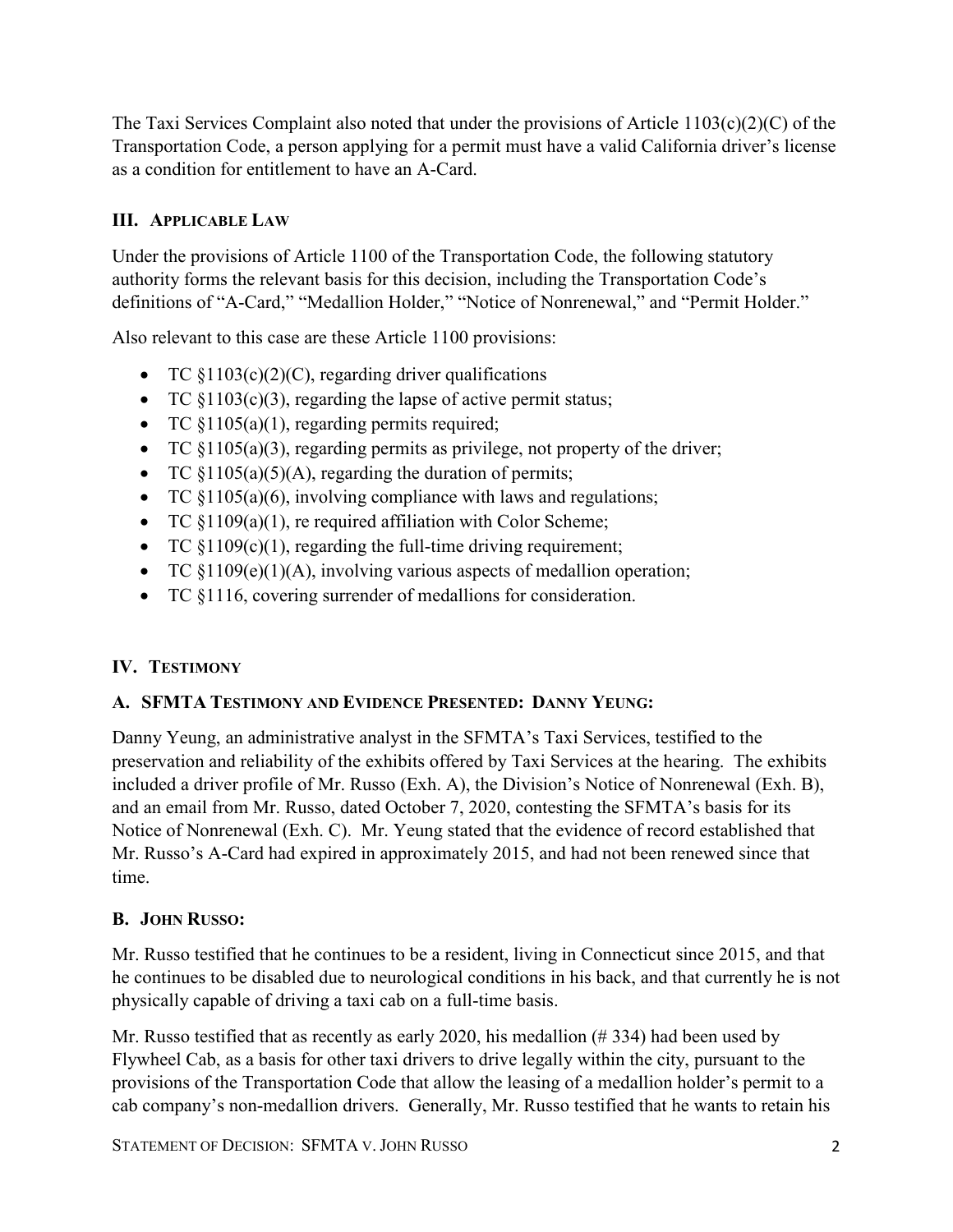medallion as source of retirement income, noting that before the onset of the 2020 pandemic, he had received some modest monthly lease payments of approximately \$300 for the use of his medallion by drivers at Flywheel.

Mr. Russo confirmed that he currently has a Connecticut driver's license, and that he would not be able to obtain a California driver's license unless he was able to come to California, which he is financially unable to do, and particularly during the current pandemic.

Mr. Russo further testified that some years ago he was advised by Paige Stanfield, the Taxi Services manager at that time, that because he was disabled at that time, he did not need to renew his A-Card on an annual basis.<sup>1</sup> Up until that time, he testified that he had kept all of his taxirelated permits current. He also testified that Ms. Stanfield advised him that he could not have a California driver's license while retaining a Connecticut driver's license, because each person is allowed to have only one driver's license at a time.

In addition to the exhibits offered in this case by the SFMTA, the following documents offered by Mr. Russo were reviewed and admitted in the record:

- *Slone v. Taxi Commission*, U.S.C.A, 9<sup>th</sup> Cir., Motion to Dismiss Appeal, Case No. 08-16726, 8/10/2010
- *Slone v. Taxi Commission*, U.S.C.A, 9<sup>th</sup> Cir., Stipulation in Support of Motion to Dismiss Appeal, Case No. 08-16726, 8/6/2010
- Email from Paige Stanfield to Chas. Rathbone,  $3/27/2017$
- Medallion Holders Assn. (MHA), Template of Arguments for Prop. K Medallion Holders, 6/7/2021 (9 pp.)
- Email from John Russo, July 12, 2021

## **V. FINDINGS**

## **A. RESPONDENT RUSSO WITHOUT CALIFORNIA DRIVER'S LICENSE AND CURRENT A-CARD**

Based upon the testimony adduced at the hearing and upon the evidence of record, I find that the respondent John Russo has not lived in California for at least the past five years and, accordingly, has not been in a position to renew his cab driver's A Card over that length of time. In addition, Mr. Russo does not have a California driver's license, and has no means of moving back to California nor the intention to move here. As a result he is not eligible to obtain a current A-Card as that driver's permit is defined by the SFMTA's Taxi Services.

By his own admission, Mr. Russo can no longer drive a taxi on any sustained basis. Because Mr. Russo cannot drive, his A-Card cannot be renewed pursuant to the provisions of TC §§1103 and 1105, as noted above. Without a current California driver's license, an A-Card cannot be maintained, and without a current A-Card, a taxi driver's cannot hold on to a taxi medallion in

<sup>&</sup>lt;sup>1</sup> I note that the email from Paige Stanfield to Charles Rathbone, dated March 27, 2017, does mention that his medical disability exempts him from the requirement to renew his A-Card. That email is part of this record and is accepted into evidence.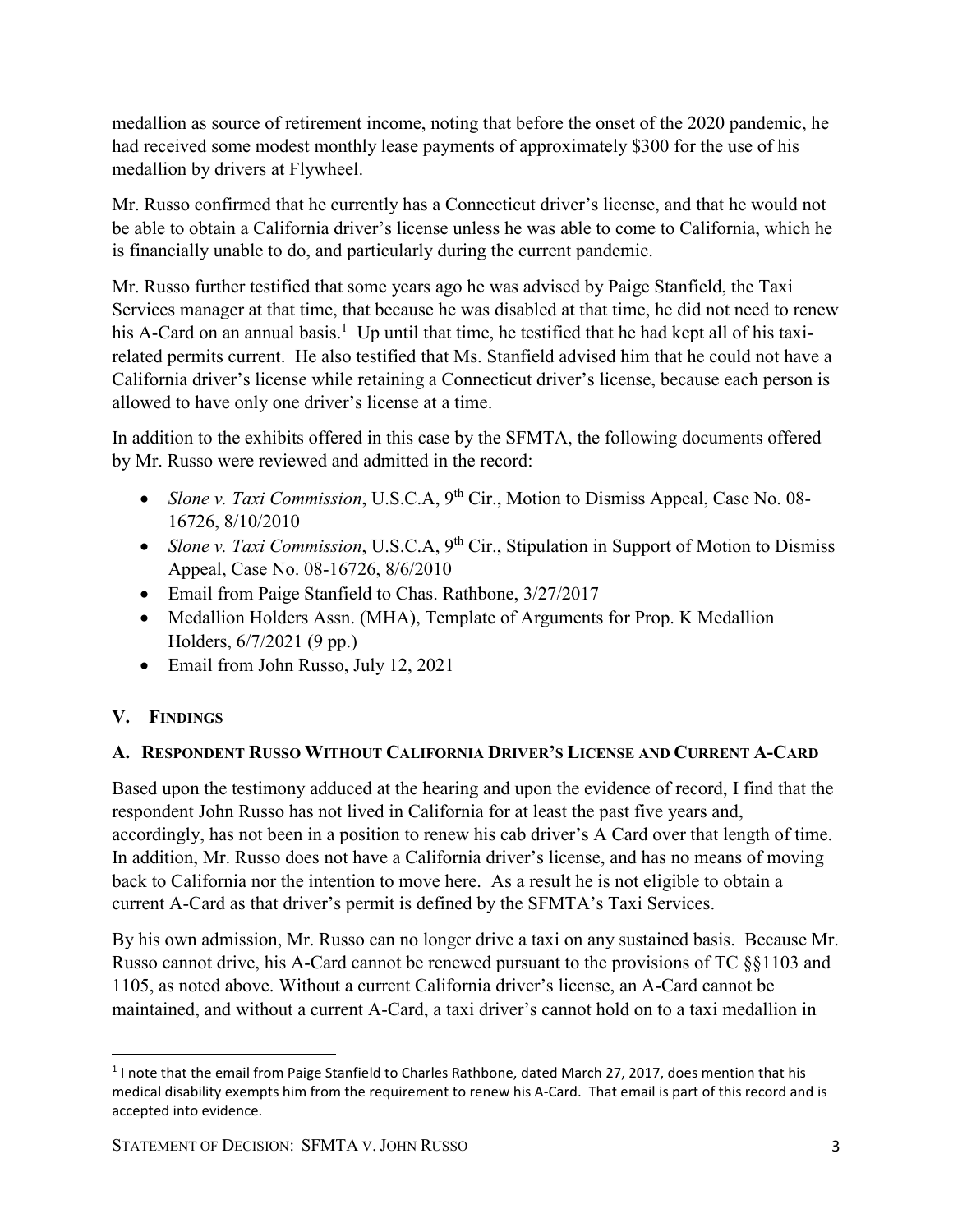San Francisco. On that basis the nonrenewal of this medallion is appropriate here under the circumstances.

# **VI. EQUITABLE CIRCUMSTANCES RELATING TO DECISION**

While current conditions nullify any monetary transfer value of any held medallions in San Francisco, that situation may change in 2021 or 2022, and it remains possible for medallion transfers to someday resume, and for some medallion holders to enjoy a surrender value of their medallions when the moratorium on transfers no longer obtains.

Currently, and at least since 2016, there has been no market for medallions in San Francisco, largely due to the influx of TNC operations and the litigation between the San Francisco Federal Credit Union and SFMTA. That litigation has resulted in a moratorium in the sale and transfer of taxi medallions due to an established fixed price of medallion surrender as set forth in TC §1116(b)—which greatly exceeds the current market priceof a local taxi medallion. As long as the litigation continues, the medallion surrender price apparently will remain at \$200,000, based upon the TC §1116 price of a medallion to a new transferee of \$250,000. At this legislatively fixed price, medallion transfers are not expected to occur here until such time as conditions dramatically change, perhaps following the conclusion of the current litigation.

As noted here, there is no indication that the surrender and transferring of medallions will dramatically change as long as the current litigation continues to lock-in the established medallion transfer price. In the meantime, the SFMTA Board of Directors may change the provisions of TC §1116(a)(5), but no such changes to Article 1100 of the Transportation Code will be considered until later this year, or until sometime in 2022.

Until the medallion surrender program is ended by the Board of Directors, TC  $\{1116(a)(1)(A)$ provides a certain ongoing "eligibility" for the surrender of their medallions to any drivers with disabilities that prevents the full-time driving requirement for both "Pre-K" and "Post-K" medallion holders, as mandated by TC  $$1116(c)(1)$ . Mr. Russo has testified that he has held a prominent location high on the 'surrender list.'

Respondent Russo may now be unable to drive a taxi on a full-time basis, and on that basis may someday be a potentially eligible candidate under the current provisions of TC §1116 to surrender his medallion for some monetary consideration. That there is no current market for medallion transfer in San Francisco is a condition artificially influenced by the aforementioned litigation, and under most scenarios the resulting transfer moratorium cannot continue indefinitely.

On the basis of this apparent uncertainty in expectations on the part of medallion holders for some eventual surrender value in their medallions, our Hearing Section officers would have preferred to defer the revocation of this and other medallions—if provisions within section 1120 of the Transportation Code would have permitted these hearings to be postponed until such time as the MTA Board of Directors has an opportunity to make a definitive decision on the issues of surrender, or until the current litigation between the Federal Credit Union and the SFMTA was resolved to then allow medallion surrender and transfer.

STATEMENT OF DECISION: SFMTA V.JOHN RUSSO 4